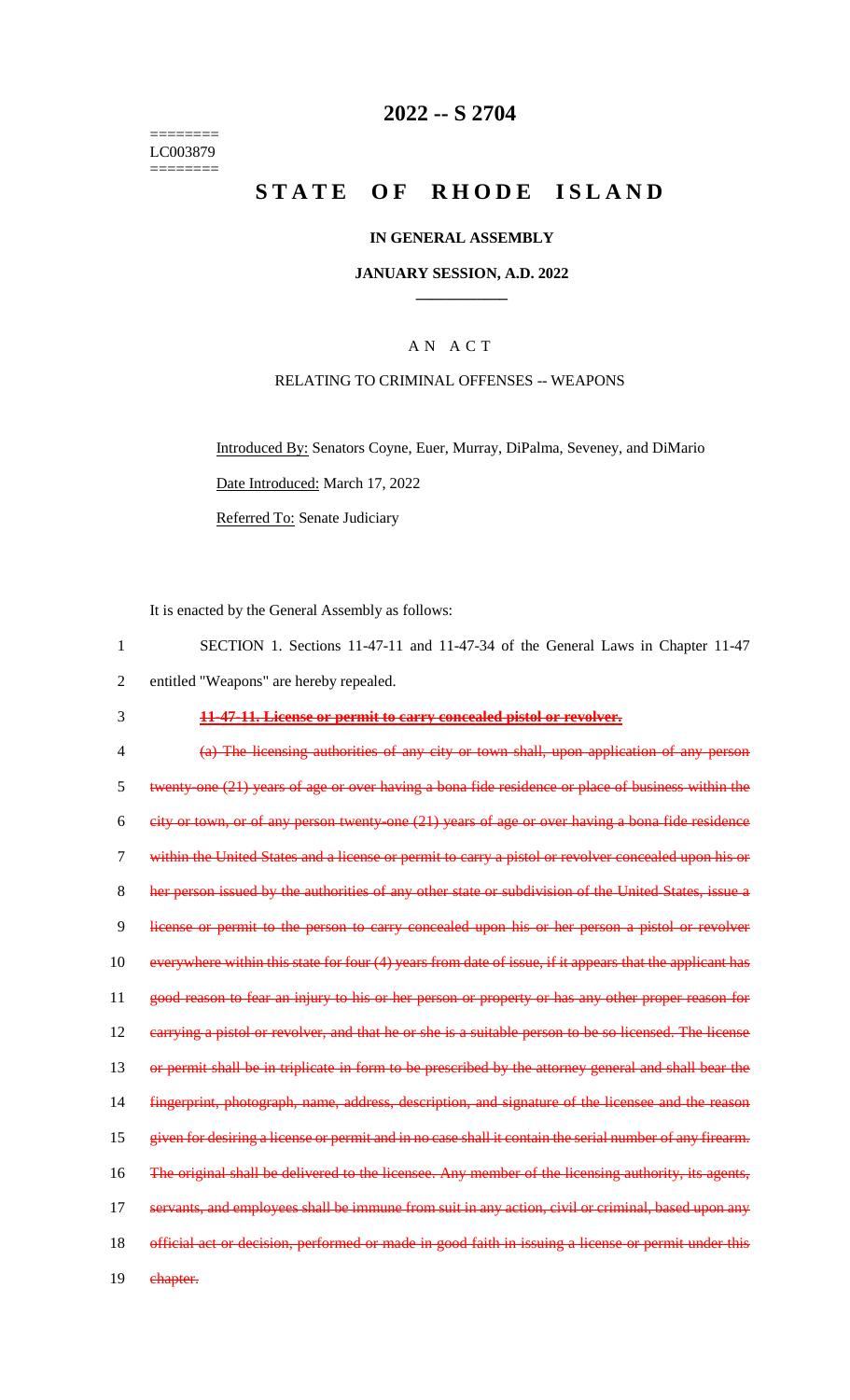(b) Notwithstanding any other chapter or section of the general laws of the state of Rhode Island, the licensing authority of any city or town shall not provide or release to any individual, firm, association or corporation the name, address, or date of birth of any person who has held or currently holds a license or permit to carry a concealed pistol or revolver. This section shall not be construed to prohibit the release of any statistical data of a general nature relative to age, gender and racial or ethnic background nor shall it be construed to prevent the release of information to parties involved in any prosecution of § 11-47-8 or in response to a lawful subpoena in any criminal or civil action which the person is a party to that action.

#### **11-47-34. Firearms permits to minors.**

 The Rhode Island state police or the chief of police of the city or town in which the person 11 resides shall issue permits to any person under eighteen (18) years of age only upon satisfactory proof of being engaged in a course of training in the use of firearms at a regular and recognized 13 camp or rifle range, and provided that the person has the written consent of a parent or guardian. Valid membership cards of junior gun clubs or of junior divisions of senior gun clubs incorporated in the state of Rhode Island shall be prima facie evidence of the person under eighteen (18) years 16 of age being engaged in a course of training in the use of firearms at a regular and recognized camp 17 or rifle range.

 SECTION 2. Sections 11-47-8, 11-47-9.1, 11-47-12, 11-47-13, 11-47-18, 11-47-35.1 and 11-47-35.2 of the General Laws in Chapter 11-47 entitled "Weapons" are hereby amended to read as follows:

#### **11-47-8. License or permit required for carrying pistol -- Other weapons prohibited.**

22 (a) No person shall, without a license or permit issued as provided in §§  $\frac{11-47-11}{11-47-11}$ , 11-47- 12, and 11-47-18, carry a pistol or revolver in any vehicle or conveyance or on or about his or her person whether visible or concealed, except in his or her dwelling house or place of business or on land possessed by him or her or as provided in §§ 11-47-9 and 11-47-10. The provisions of these sections shall not apply to any person who is the holder of a valid license or permit issued by the licensing authority of another state, or territory of the United States, or political subdivision of the state or territory, allowing him or her to carry a pistol or revolver in any vehicle or conveyance or on or about his or her person whether visible or concealed, provided the person is merely transporting the firearm through the state in a vehicle or other conveyance without any intent on the part of the person to detain him or herself or remain within the state of Rhode Island. No person shall manufacture, sell, purchase, or possess a machine gun except as otherwise provided in this chapter. Every person violating the provision of this section shall, upon conviction, be punished by imprisonment for not less than one nor more than ten (10) years, or by a fine up to ten thousand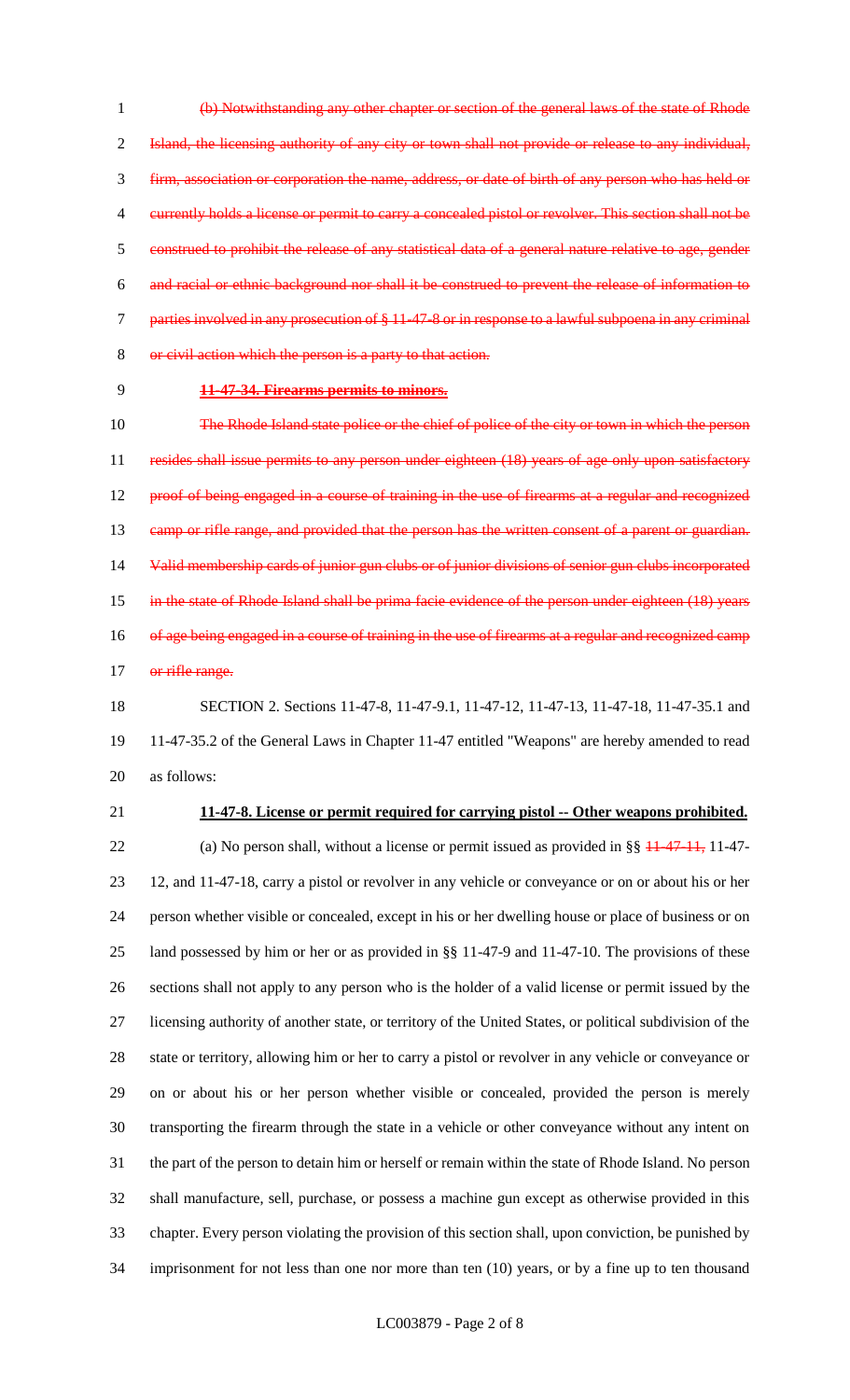dollars (\$10,000), or both, and except for a first conviction under this section, shall not be afforded the provisions of suspension or deferment of sentence, nor a probation.

 (b) No person shall have in his or her possession or under his or her control any sawed-off shotgun or sawed-off rifle as defined in § 11-47-2. Any person convicted of violating this subsection shall be punished by imprisonment for up to ten (10) years, or by a fine of up to five thousand dollars (\$5,000), or both.

 (c) No person shall have in his or her possession or under his or her control any firearm while the person delivers, possesses with intent to deliver, or manufactures a controlled substance. Any person convicted of violating this subsection shall be punished by imprisonment for not less 10 than two (2) years nor more than twenty (20) years, and the sentence shall be consecutive to any sentence the person may receive for the delivery, possession with intent to deliver, or the manufacture of the controlled substance. It shall not be a defense to a violation of this subsection that a person has a license or permit to carry or possess a firearm.

 (d) It shall be unlawful for any person to possess a bump-fire device, binary trigger, trigger crank, or any other device that when attached to a semi-automatic weapon allows full-automatic fire. Individuals who possess these items shall have ninety (90) days from the enactment of this 17 section to either sell, destroy, or otherwise remove these items from the state of Rhode Island. Every person violating the provisions of this section shall, upon conviction, be punished by imprisonment 19 for not less than one nor more than ten (10) years, or by a fine up to ten thousand dollars (\$10,000), or both, and, except for a first conviction under this section, shall not be afforded the provisions of suspension or deferment of sentence, nor a probation.

 (e) No person shall manufacture, sell, offer to sell, transfer, purchase, possess, or have under his or her control a ghost gun or an undetectable firearm or any firearm produced by a 3D printing process. Any person convicted of violating this subsection shall be punished by 25 imprisonment of not more than ten (10) years, or by a fine up to ten thousand dollars (\$10,000), or both and except for a first conviction under this section shall not be afforded the provisions of suspension or deferment of sentence, probation, nor fine. These provisions shall not apply to federally licensed manufacturers (FLN) pursuant to Alcohol, Tobacco, Firearms, and Explosives (ATF) regulations.

#### **11-47-9.1. Additional exemptions.**

31 The provisions of §§ 11-47-8 and <del>11-47-11</del> 11-47-18 shall not apply to members of the state police, members of city or town police forces, and members of the Rhode Island airport police department. Persons exempted by the provisions of this section from the provisions of § 11-47-8 shall have the right to carry concealed firearms everywhere within this state; provided, that this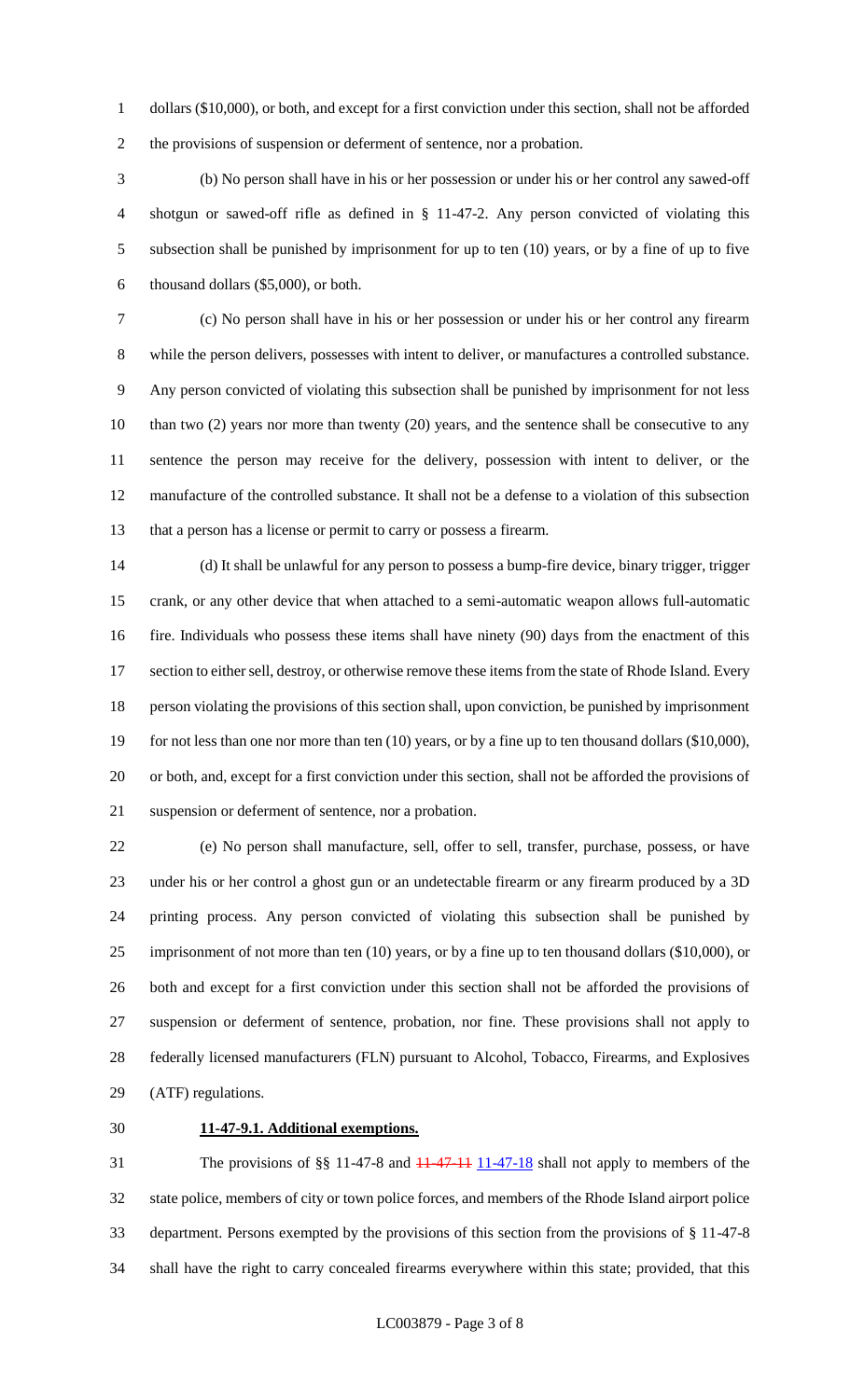- shall not be construed as giving the right to carry concealed firearms to a person transporting
- firearms as merchandise or as household or business goods.
- **11-47-12. License or permit fee.**

 A fee of forty dollars (\$40.00) shall be charged and shall be paid for each license or permit to the licensing authority issuing it. Every license or permit shall be valid for four (4) years from the date when issued unless sooner revoked. The fee charged for issuing of the license or permit 7 shall be applied for the use and benefit of the city, town, or state of Rhode Island.

## **11-47-13. Revocation of license or permit.**

 Any license or permit may be revoked for just cause at any time by the authority granting 10 it, and, upon revocation, the authority shall give immediate notice to the attorney general, who shall immediately note the revocation, with the date of revocation, upon the copy of the license or permit on file in his or her office.

# **11-47-18. License or permit issued by attorney general on showing of need -- Issuance**

**to retired police officers.**

 (a) The attorney general may issue a license or permit to any person twenty-one (21) years of age or over to carry a pistol or revolver, whether concealed or not, upon his or her person upon a proper showing of need, subject to the provisions of §§ 11-47-12 and 11-47-15; that license or 18 permit may be issued notwithstanding the provisions of § 11-47-7. Such person must undergo a 19 national criminal records check, which shall include fingerprints submitted to the Federal Bureau of Investigation (FBI) by the bureau of criminal identification of the department of attorney general. 21 The applicant shall be responsible for the cost of the national criminal records check.

22 (b) All state police officers and permanent members of city and town police forces of this 23 state who have retired in good standing after at least twenty (20) years of service, or retired in good standing due to a physical disability other than a psychological impairment, may be issued a license 25 or permit by the attorney general subject to the provisions of §§ 11 47 12 and 11 47 15. The term 26 "in good standing" means that at the time of retirement, the police officer was not facing 27 disciplinary action that could have resulted in his or her termination for misconduct or unfitness for 28 office. Any member of the licensing authority, and its agents, servants, and employees shall be immune from suit in any action, civil or criminal, based upon any official act or decision, performed or made in good faith in issuing a license or permit under this chapter.

 (c) Notwithstanding any other chapter or section of the general laws of the state of Rhode Island, the attorney general shall not provide or release to any individual, firm, association or corporation the name, address, or date of birth of any person who has held or currently holds a license or permit to carry a concealed pistol or revolver. This section shall not be construed to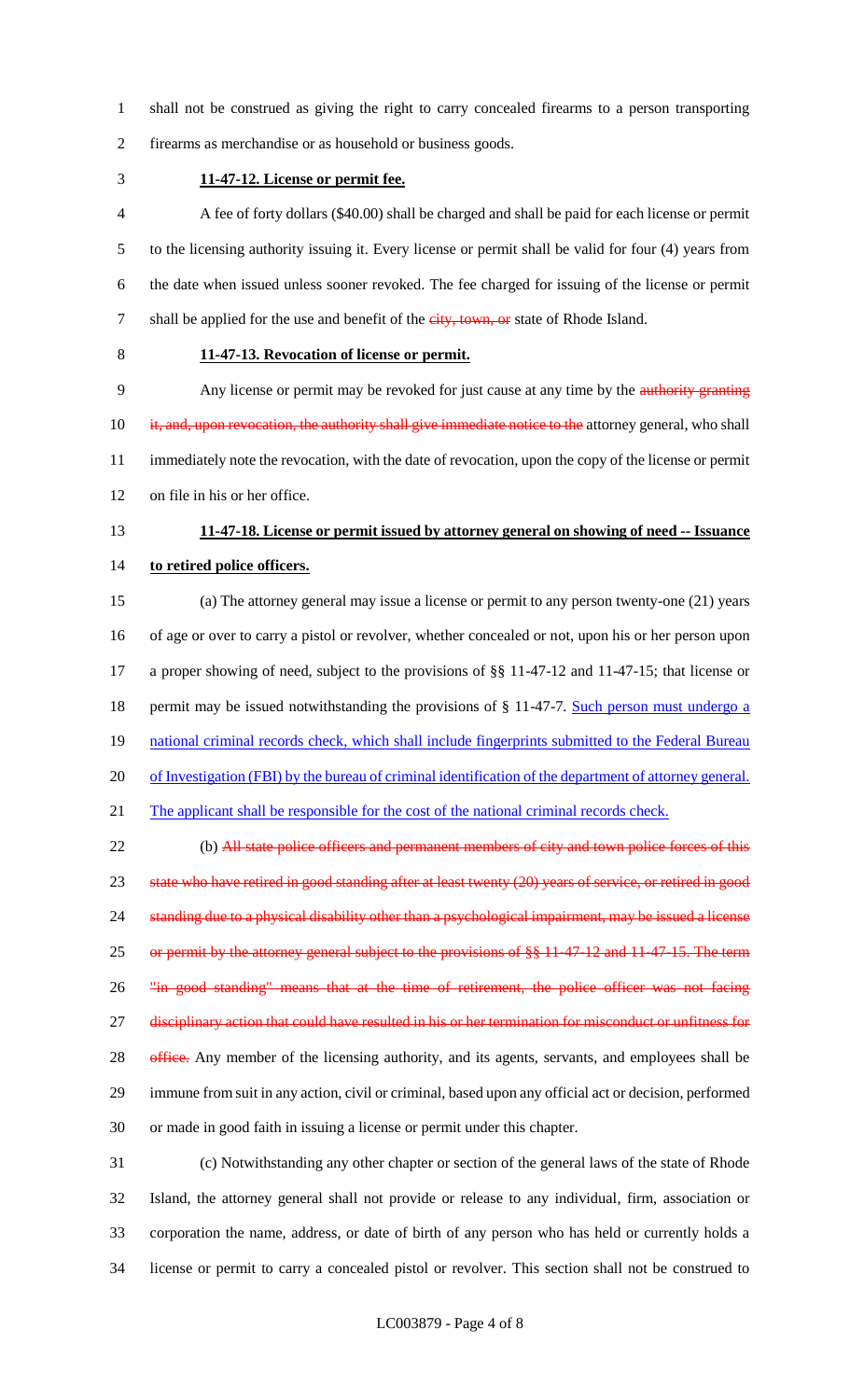prohibit the release of any statistical data of a general nature relative to age, gender and racial or ethnic background nor shall it be construed to prevent the release of information to parties involved in any prosecution of § 11-47-8 or in response to a lawful subpoena in any criminal or civil action which said person is a party to such action.

- (d) Local law enforcement shall cooperate with the attorney general throughout the permitting process.
- 

## **11-47-35.1. Persons exempt from § 11-47-35.**

 The provisions of § 11-47-35 shall not apply to full-time members of the state police, full- time members of the state marshal's office, full-time members of city or town police departments, 10 or state marshals or correctional officers or persons licensed under § 11-47-11 11-47-18.

#### **11-47-35.2. Sale of rifles/shotguns.**

 (a) No person shall deliver a rifle or shotgun to a purchaser until seven (7) days shall have elapsed from twelve o'clock (12:00) noon of the day following the day of application for the purchase, and when delivered, the rifle or shotgun shall be unloaded and securely wrapped, with the bill of sale for it to be enclosed within the wrapper with the rifle or shotgun. Any citizen of the United States and/or lawful resident of this state who is eighteen (18) years of age or older, and any nonresident member of the armed forces of the United States who is stationed in this state and who is eighteen (18) years of age or older, may, upon application, purchase or acquire a rifle or shotgun. At the time of applying for the purchase of a shotgun or rifle the purchaser shall complete and sign in triplicate and deliver to the seller the application form described in this section, and in no case shall it contain the serial number of the rifle or shotgun.

| 22 | (Face of application form)                       |
|----|--------------------------------------------------|
| 23 | Application to Purchase Shotgun or Rifle         |
| 24 |                                                  |
| 25 |                                                  |
| 26 |                                                  |
| 27 | (Street and number)<br>(City or town)<br>(State) |
| 28 |                                                  |
| 29 |                                                  |
| 30 |                                                  |
| 31 |                                                  |
| 32 |                                                  |
| 33 |                                                  |
| 34 |                                                  |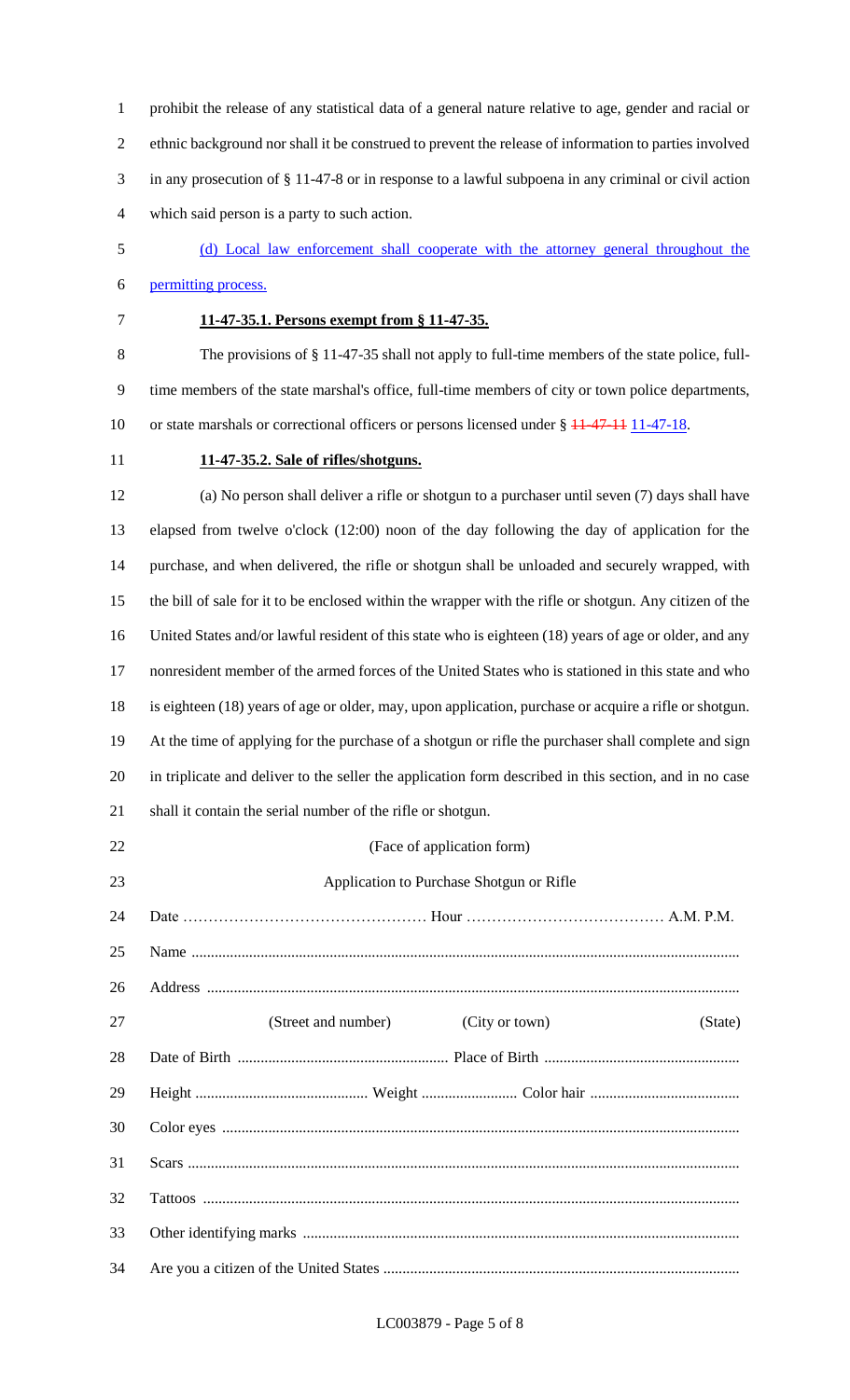| $\mathbf{1}$   |                                                                                                      |
|----------------|------------------------------------------------------------------------------------------------------|
| $\overline{2}$ |                                                                                                      |
| 3              |                                                                                                      |
| $\overline{4}$ |                                                                                                      |
| 5              |                                                                                                      |
| 6              |                                                                                                      |
| 7              | (See § 11-47-2 General Laws of Rhode Island)                                                         |
| 8              | Have you ever been adjudicated or under confinement as addicted to a controlled substance            |
| 9              |                                                                                                      |
| 10             |                                                                                                      |
| 11             |                                                                                                      |
| 12             |                                                                                                      |
| 13             |                                                                                                      |
| 14             |                                                                                                      |
| 15             |                                                                                                      |
| 16             |                                                                                                      |
| 17             | (See § 11-47-23 for penalty for false information on this application)                               |
| 18             | (Reverse side of application form)                                                                   |
| 19             | AFFIDAVIT: I certify that I have read and am familiar with the provisions of §§ 11-47-1              |
| 20             | -- 11-47-59, inclusive, of the general laws of the State of Rhode Island, and that I am aware of the |
| 21             | penalties for violation of the provisions of the cited sections.                                     |
| 22             |                                                                                                      |
| 23             |                                                                                                      |
| 24             | State of Rhode Island                                                                                |
| 25             | Subscribed and sworn before me this  day of  A.D. 20                                                 |
| 26             | Notary Public                                                                                        |
| 27             |                                                                                                      |
| 28             | (b) The person who is selling the rifle or shotgun shall, on the date of application, sign and       |
| 29             | forward by registered mail or by delivery in person, or by electronic mail if approved by the        |
| 30             | applicable police department, the original and duplicate copies of the application to the chief of   |
| 31             | police in the city or town in which the purchaser has his or her residence or to the superintendent  |
| 32             | of the Rhode Island state police in the instance where the purchaser either resides in the town of   |
| 33             | Exeter or resides out of state. The superintendent of the Rhode Island state police or the chief of  |
| 34             | police in the city or town in which the purchaser has his or her residence shall mark or stamp the   |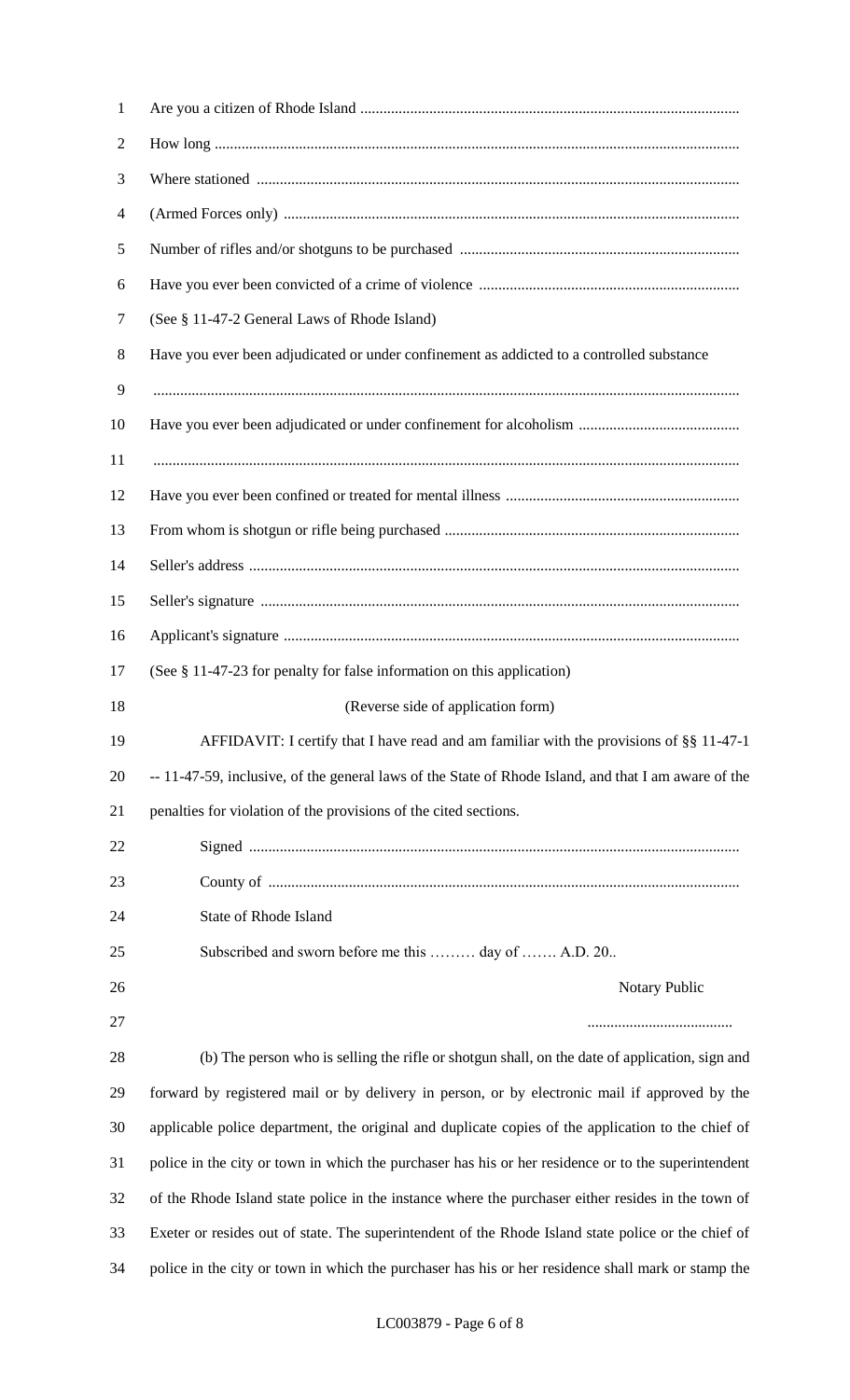original copy of the application form with the date and time of receipt and return it by the most expeditious means to the seller. The triplicate copy duly signed by the seller shall within seven (7) days be sent by him or her by registered mail, by delivery in person, or by electronic mail, to the attorney general. The person who is selling the rifle or shotgun shall retain the original copy duly receipted by the police authority to whom sent or delivered for a period of six (6) years with other records of the sale. It shall be the duty of the police authority to whom the duplicate copy of the application form is sent or delivered to make a background check of the applicant to ascertain whether he or she falls under the provisions of § 11-47-5, § 11-47-6, § 11-47-7, or § 11-47-23. If, after the lapse of seven (7) days from twelve o'clock (12:00) noon of the day following application, no disqualifying information has been received from the investigating police authority by the person who is selling the rifle or shotgun, he or she will deliver the firearm applied for to the purchaser. Upon the finding of no disqualifying information under the provisions of the above cited sections of this chapter, and in no case later than thirty (30) days after the date of application, the duplicate and triplicate copies of the application will be destroyed. Retention of the duplicate and triplicate copies in violation of this chapter or any unauthorized use of the information contained in them by a person or agency shall be punishable by a fine of not more than one thousand dollars (\$1,000). The provisions of this section shall not apply to bona fide sales at wholesale to duly licensed retail dealers, nor to purchases by retail dealers duly licensed under the provisions of § 11- 47-39.

 (c) The provisions of this section shall not apply to full-time members of the state police, 21 full-time members of city or town police departments, persons licensed under  $\frac{88}{311}$ -47-9 and 11-22 47-11 § 11-47-9, or to sales of air rifles or "BB guns" or to sales of antique firearms as defined in § 11-47-2.

SECTION 3. This act shall take effect upon passage.

======== LC003879 ========